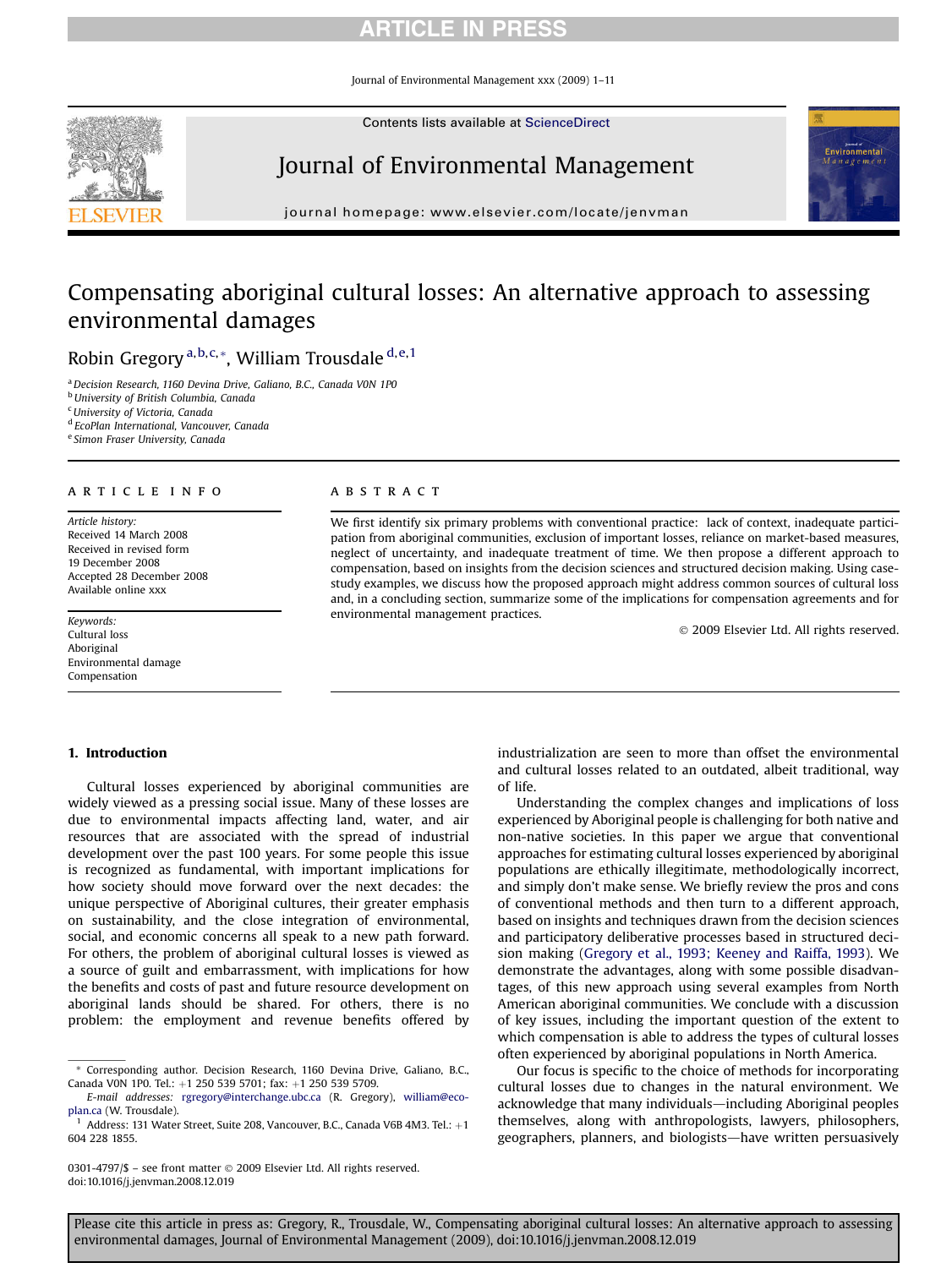and elegantly about the topic of cultural loss in Aboriginal communities. $2$  We owe them a profound debt, but our focus in this paper is more narrow: We seek to advance an improved methodology for assessing cultural losses from environmental damages in a way that makes sense simultaneously from the standpoint of the Aboriginal communities and from the perspective of governments, policy analysts, and the law. Although much of what we say in this paper will apply to traditional cultures in other countries and to resource-based losses experienced long ago, our focus is on cultural losses experienced by Aboriginal populations currently living in western Canada and the U.S. Pacific Northwest (referred to as First Nations, First Peoples, Inuit or Metis in Canada and Native Americans in the U.S.) who have experienced detrimental changes to their traditional lands and lifestyles.

### 2. Cultural losses due to environment change

Throughout North America there is a renewed interest on the part of Aboriginal populations for increased control or self-governance of traditional lands. This takes a range of forms, from outright management of natural resources to sharing in the benefits derived from resource extraction (e.g., jobs and revenues from mining, oil & gas production, forestry operations, rangeland, or fisheries). A spate of new legislation and court decisions echoes and reinforces this interest.

The emphasis on control over resource management goes hand in hand with a renewed interest in both land- and marine-based cultural activities and a heightened appreciation of the cultural losses that have been experienced over the past several centuries. In Canada, some of the most serious incursions into First Nation lands have occurred since the end of World War II and have been stimulated by the interest of large mining, forestry, or oil-and-gas companies in the rich resources found on (or under) traditional lands of First Nations people. Many of the legal and court initiatives have been undertaken on behalf of First Nation populations in order to protect what are viewed as traditional rights and activities.

Cultural losses, as used here, refer to adverse impacts on the range of traditional activities, emotional well-being, or social relations engaged in by an individual and/or an Aboriginal community as the result of changes in the land. Such losses can include reductions in fishing, hunting, or trapping activity; losses of identity through the curtailment of these activities; reductions in health, which may be linked to contamination of traditional foods or adverse emotional and psychological impacts; and negative effects on cultural, social, and economic relations that historically were based on these altered activities ([Kirsch, 2001](#page-10-0)). In some cases, activities that were commonplace and central to community life have vanished as the result of mining, logging, oil & gas, or residential development. Economists refer to such severe changes as non-marginal; from the standpoint of a community, the loss of place—and the resulting loss of traditional activities, foods, and ceremonies—can prove devastating ([Turner, 2005](#page-10-0)).

Extensive coverage has been given—in literature and in the popular media-to the magnitude of cultural losses imposed on Aboriginal populations by colonial administrators and programs during the settlement of North America. Cultural losses that still are being experienced by many of these same Aboriginal populations have received less notice; those directly responsible for the impacts tend not to be governments but corporations, with an interest not in the land itself but in what lies above (trees) or below (oil and gas, minerals) or beside (marine estuaries for fish farms) a Nations' traditional territory. These losses tend to be less visible, in part because the sites in question are often remote and the instigators are in far-away offices (in New York or Toronto or London), and in part because losses often occur in the context of a presumption of benefits (jobs, training, new infrastructure). There is also, at times, an unstated presumption of incrementalism, whereby it is assumed that because substantial losses already have occurred, any new damages (to resources or to culture) will be relatively small.

A wide variety of evaluation methods have been developed to estimate cultural losses in terms that fit within the framework of the economic and legal system. With few exceptions, however, we believe that these evaluation methods for estimating land-based cultural losses have lagged well behind parallel developments in legislative and court initiatives. Recent Canadian court decisions, in particular, have redefined Aboriginal rights relevant to the estimation of compensable losses. A key case is Delgamuukw v. British Columbia (1997), which requires that oral histories given by Aboriginal elders are accommodated and given equal footing with other evidence. In the province of British Columbia, the ruling in Gitxsan v. B.C. Minister or Forests (2002) confirmed the obligation of the Crown to consult with First Nations in the face of potentially damaging resource management activities initiated by the private sector. In northern Canada, the decision in R. v. Iqaluit city, 2002, stated that ''respect for the environment is a key social value that is deeply ingrained'' in Aboriginal culture and must be affirmed and protected by the courts. The recent ruling of the Alberta Appeal Tribunal in the case of Gift Lake Metis Settlement v. Devon Canada Corporation (2007) recognized that "oil and gas activity ... continues to have some impact on the value of the land for preserving a traditional Metis way of life and continues to have a negative impact on the cultural environment.''

In contrast, the dominant cost-benefit and market-based evaluation approaches used to estimate cultural losses rely on largely out-of-date, 1960s socio-economic and environmental methods. They neglect—whether from intention or ignorance—recent research findings in psychology, ecology, anthropology, economics, and the decision sciences, and they largely neglect applicable methods and practices common to related forms of compensation. As a result, many of the methods used to estimate resource-based cultural losses are not defensible even from the narrow grounds of good science or accepted decision making and legal practice. At best, the estimation of cultural losses due to changes in the land base is a difficult and challenging task; it makes no sense to take a tough job and make it harder by using out-of-date methods and inappropriate or poorly conceptualized analytical tools.

### 3. What's wrong with conventional compensation approaches?

Conventional approaches to estimating cultural losses from environmental damages typically fail to reflect many components of value that matter to the affected indigenous populations. Yet despite widespread criticism, the reliance on market-based approaches persists: we can think of four possible explanations. First, there exists a strong legacy of decisions made by the courts from a time when cultural losses were viewed very differently than they are now. This has led to an unfortunate record of precedence whereby accepted practices may reflect out-of-date methods and, more importantly, an out-of-date context that fails to acknowledge the primacy of land- and marine-based cultural practices to the well-being of Aboriginal communities. Second, there is little incentive for either industry or government to push for improved methods since, in most cases, the likely changes would place a higher emphasis on environmental services and the associated

<sup>&</sup>lt;sup>2</sup> Only a portion of these discussions involves losses due to environmental changes; for example, others reflect the loss of language or trauma experienced by Native students while in residential schools.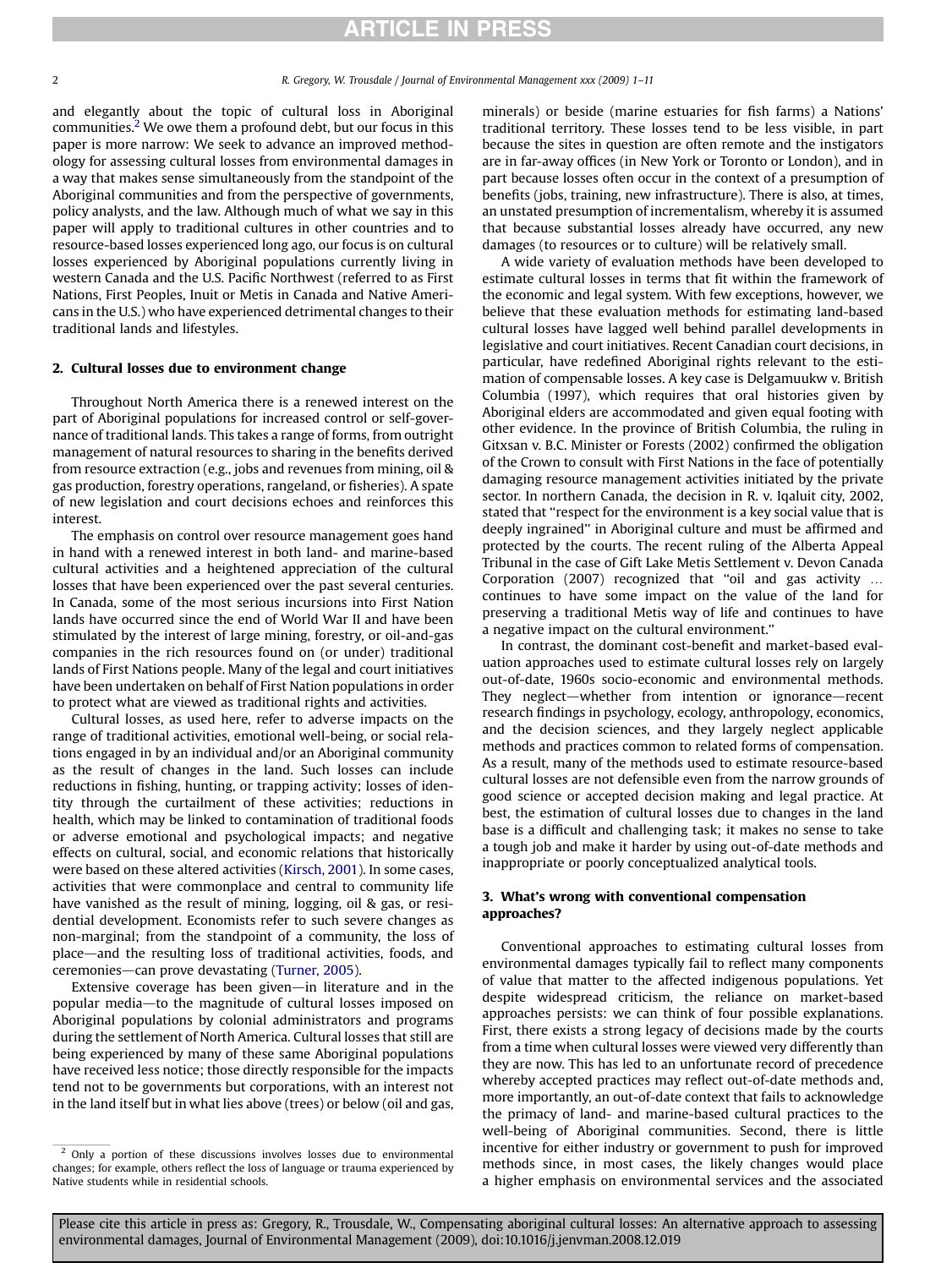cultural losses. ''Doing things right'' would thus initially take more work, and might not endear the responsible civil servants or corporate managers to their bosses. Third, underlying prejudice and a paternalistic attitude toward aboriginal populations still exist in many individuals, and may influence how cultural losses are addressed. Fourth, many aboriginal groups, desperate to settle claims quickly to help relieve sub-standard living conditions, agree to methods known to be inappropriate because they are recognized as acceptable to governments and courts and, thus, could lead to shorter response times and more speedy resolution of claims. Although this practice is to their long-term detriment, First Nations are not the only cultural group to place an unfortunately high value on short-term gains.

Examination of these reasons leads in many directions, far too many to pursue in this paper. In this discussion we therefore omit many important philosophical, historical, and political aspects of compensation and instead focus on inappropriate methodological techniques for estimating land-based cultural losses. As discussed below, six key dimensions form the focus of our concern: lack of a relevant context, inadequate participation of the aboriginal community, neglect of important types of losses, over-reliance on economic measures of value, failure to incorporate responses to uncertainty, and inadequate treatment of intertemporal losses.

### 3.1. Absence of context

Compensation for cultural losses needs to address those things important to the population that is the intended recipient. This means that the context for determining an appropriate form and amount of compensation will depend on the experienced type and extent of harm. Direct dollars lost is likely to be one of the dimensions, and for monetary losses a dollar-based payment is appropriate. However, cultural losses generally have many other dimensions-traditional activities and ceremonies, health, meaningful jobs, knowledge transmission, collective and individual identity or status—and many of these are likely to be addressed more fully through non-monetary means: trading new lands in good condition for degraded lands, exchanging opportunities to fish or hunt in new areas for similar opportunities in traditional areas, providing support for the continuance of aboriginal forms of governance.

Other types of cultural losses may best be addressed, albeit only in part, by an apology or acknowledgement of damage: emotional and psychological responses that include grief, anxiety, suffering, and shame, for example, are legitimate and serious components of loss, no less real than the loss of livelihood or potential income ([Avraham, 2006](#page-10-0)). For these types of losses, for which there are no recognized objective guidelines, compensation has the different goal of seeking ''corrective justice'' ([Radin, 1993](#page-10-0)) through an attempt to establish compensation that ''restores moral balance between the parties.'' Other legal scholars ([Eades, 1993\)](#page-10-0) have referenced a sense of ''collective enlightened conscience'' in which consideration is given to ''the nature of the injuries, the certainty of future pain, and the severity and the likely duration thereof.'' To consider these components of loss thus requires that a focus be placed on addressing damages as they are manifested within those who have experienced them, in ways that make the most sense from the standpoint of these individuals and their community.

There exist many examples. For a Native population that no longer can harvest traditional foods on its territory because of contamination from a nearby factory or paper mill, the best compensation may be provision of an opportunity to harvest these same foods from a nearby national park that ordinarily would be off-limits. For a Native population that can no longer fish or trap because river flows have been disrupted following construction of a hydroelectric dam, the best option may be to reintroduce some flows to the river (even at levels well less than historic) and thereby at least partially restore local fish and wildlife populations. In these (and similar) situations, monetary compensation may have a role to play but non-monetary forms of compensation are useful as a complement to enhance the comprehensiveness, and the acceptability, of an overall compensation package.

Clarification of the context for compensation also brings attention to the important, but widely ignored, psychological distinction between the value of a loss and the value of a gain. The distinction matters because any replacement-based approach to compensation assumes, for example, that the prior loss of fish or habitat or game is fully compensated by an equivalent gain. Yet research in the behavioral sciences [\(Knetsch, 1990](#page-10-0)) has shown that losses and gains are valued asymmetrically, with a loss typically counting two or three times as much as a formally equivalent gain [\(Kahneman and](#page-10-0) [Tversky, 1979\)](#page-10-0).<sup>3</sup> Since compensation aims to construct a settlement package (i.e., money plus other forms of compensation or mitigation) that, so far as possible, will make the impacted population "whole"-as well off as if prior losses had not occurred-the asymmetry between the value of a gain and a loss has important legal implications for the required extent of compensation ([Rachlinski, 1996\)](#page-10-0) and, as discussed more fully later, for the balance between compensation and mitigation initiatives.

#### 3.2. Inadequate participation

Much progress has been made over the past decade in ways to encourage participation from non-native communities in discussions of environmental management options; the literature contains numerous discussions and case-study examples ([NRC,](#page-10-0) [2005\)](#page-10-0). Yet involvement of aboriginal populations has proven more difficult, with Native communities frequently opting out of deliberative processes or choosing to participate only as part of parallel yet separate discussions.

There are many explanations for this observed reluctance, but three reasons are most often provided by members of Aboriginal communities. First, indigenous peoples often are invited ''to sit at the table'' as one of many stakeholders. Yet this invitation often is viewed as an insult: their links to the land existed for hundreds or thousands of years, and in many cases national laws (e.g., as under the Canadian constitution) guarantee First Nations a special status as a recognized government (so that consultations take place ''government to government''). Second, Aboriginal communities often experience capacity constraints that make it difficult for members to participate in ongoing discussions. Third, many deliberations take place in an urban setting, with discussions following rules of behavior and timing only appropriate for nonnative populations. Furthermore, fishers or trappers who have been deprived of their traditional means of livelihood don't necessarily want to sit in a conference room to discuss their losses; instead, they want to bring people out to their rivers, lakes and woods and show them the changes that have taken place.

#### 3.3. Neglect of important losses

One of the most obvious shortfalls of current compensation practices is that important dimensions of loss often are omitted from analyses or, if included, are not represented accurately. Two cases are most common: losses are noted but treated as trivial, with

 $3$  This distinction is at the core of an important theory of exchange generally known as Prospect Theory, based on theoretical work by Kahneman and Tversky and three decades of supportive experimentation.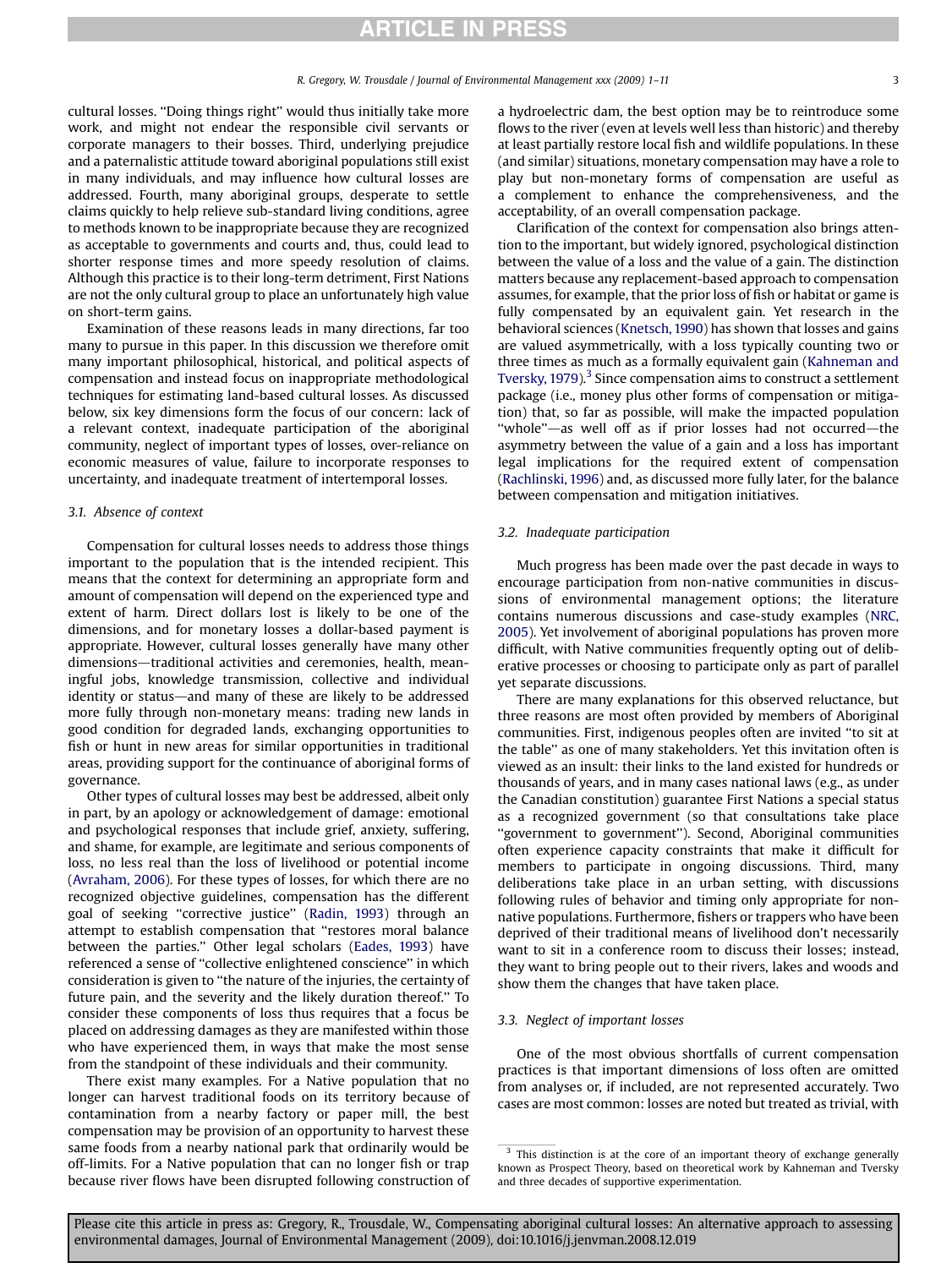significant inaccuracies and little detail, or important dimensions of cultural loss are ignored completely. In either case, the neglect often is due to ignorance rather than intent; resource managers and agency staff may simply not be aware that something important to a Native population has been, or might be, adversely affected.

Many changes to the local environment fit the first description, of losses that often are only partially included. A primary reason for the omission of important components of loss has to do with an asymmetry in standards for the presentation of evidence. Many traditional use and other descriptive studies have been completed by anthropologists and ethnobotanists, often in close collaboration with the resident indigenous population. These studies provide a relatively comprehensive comparison between the earlier life of a community, with a healthy natural environment, and current limits imposed as the result of adverse changes: the effects of pollution on fisheries, changes in wildlife migration patterns, impacts from roads, contamination of air and water from industrial emissions, and the like. Yet the information collected by economists, risk analysts, and lawyers for use in risk assessments or compensation hearings typically is far more cursory. In many cases, categories of value closely follow those of more mainstream analyses, so that activities distinctive to the indigenous population—use of traditional food resources, sacred gathering areas, passing on of knowledge between generations, food-based cultural ceremonies—are treated as interesting but irrelevant to compensation estimates.

Better technical and scientific studies are not necessarily the answer. Instead, closer attention must be given to the significant body of knowledge that is not grounded in conventional scientific methods. Some of the holders of this ''local'' knowledge are longtime community residents; some are aboriginal populations with special interests in cultural uses of environmental resources; some are resource users with specialized knowledge such as fishers, farmers, trappers, or hunters. From a decision making perspective, one should not care whether information comes from conventional science or alternative knowledge sources; instead, one should accept—or reject—any information on the basis of its relevance to the context and the credibility of the process by which it was developed. The legal and legislative basis for doing so is strong: the traditional ecological knowledge (TEK) of Aboriginal peoples has been given explicit standing as part of the Canadian Environmental Assessment Act (CEAA), and legislation in many provinces—including Alberta's 1990 Metis Settlement Act (MSA)—establishes a legal basis for the use of traditional knowledge when estimating compensation for cultural losses that might include impacts on traditional activities, emotional well-being, and social relations.

One example comes from work of the ethnobotanist Nancy Turner and her colleagues, Chief Adam Dick and Kim Recalma-Clutesi, in understanding the significance of eelgrass (Zostera marina) to First Nations living on the eastern side of Vancouver Island, Canada [\(Turner, 2005](#page-10-0)). Eelgrass is widely recognized to be an important feeding and holding habitat for juvenile salmon. Biologists from the Canadian Federal Department of Fisheries and Oceans (DFO) noted this linkage and have protected or rehabilitated several key eelgrass beds in the coastal Lower Mainland area (such as some portions of the lower Fraser River estuary) so as to protect local fisheries. Yet for many First Nations living along the coast of British Columbia, eelgrass beds provided not only a sanctuary for juvenile salmonids and herring but also a focus for cultural ceremonies, a key resource for trading, and a rich source of foods and nutrients. An eelgrass bed that functions well as a nursery for salmonids might not work well as a supplier of eelgrass roots for food; it has become extremely difficult to locate the large, orangecoloured rhizomes that previously were widely harvested by Kwakwaka'waku and other First Nations, and the small, dark-coloured rhizomes that are found today are considered useless for either food or ceremonial purposes. Unless these culturally prescribed reasons for protecting eelgrass are included in the assessments of DFO and other agencies, the full extent of losses incurred by the First Nation community will not be recognized.

A related omission in identifying impacts reflects heightened contaminant exposure levels due to lifestyle differences between aboriginal and other populations. As noted by ethnobotanists and risk researchers [\(Harris and Harper, 2000](#page-10-0)), the typical member of an Aboriginal community living along the Pacific coast consumes substantially higher quantities of wild foods such as salmon and shellfish than the typical mainstream urban resident. In some cases, differences in consumption rates can be as much as two orders of magnitude [\(Harris and Harper, 1997\)](#page-10-0). Contamination of wild food sources, including heightened mercury levels due to nearby fish farms ([Debruyn et al., 2006](#page-10-0)), therefore may have only a limited impact on the mainstream urban population but severely impact rural Aboriginal populations. Similarly, the contamination of berries and game due to pesticides and herbicides used in forestry will result in greater impacts on Indigenous populations due to the greater reliance of these populations on wild food sources. $4$  This asymmetry between Aboriginal and mainstream consumption rates, magnified by the close link between consumption of certain foods (shellfish, salmon and berries) and important cultural ceremonies, means that significant health and cultural losses may be ignored whenever a conventional risk analysis uses population averages to estimate contaminant exposure levels for a First Nation community.

The second category of neglected values, those that often are completely ignored in compensation hearings and resource loss evaluations, describes many of the emotional and psychological losses experienced by First Nations. These losses may be named by western analysts as being concerned with worry, or guilt, or shame, but those experiencing the emotional damages may simply feel overwhelmed or ''disorganized'' in the world, unable to find their place. An example comes from a First Nation whose members live in the coastal mountains of British Columbia. For centuries, the lives of this First Nation were centered on a variety of fish- and gamerelated activities on a river known as the ''land of plenty.'' After construction of a series of hydroelectric dams, flows on the river were stopped completely (except for releases during flood events) and the lives of community residents were changed dramatically. Were compensation simply to address the direct resource losses of fish and game, fundamental emotional and psychological losses related to the loss of traditional activities, ceremonies, and a shared sense of place and collective identity would be ignored.

Another possible source of emotional loss stems directly from the task of evaluating losses. [Stoffle and Evans \(1990\)](#page-10-0) tell the story of an Aboriginal leader asked by the state of California to help them determine the more important impacts of a proposed project. He responded: "You come in here... and ask that one portion be chosen for protection over another. That is like lining up my children and asking which ones I want you not to shoot.'' The emotional cost associated with such ongoing losses has led to

 $4$  In addition to the cultural implications, increased contamination can result in other health problems for aboriginal people who depend on the resource for their diet. An example is from the Swan Hills area of Alberta, where after a toxic spill the government limited the intake of fish per person per month. This put aboriginal people, especially those who still pursue a more traditional lifestyle, in a difficult position: either they ignore health warnings and continue their traditional lifestyle at the risk of personal health, or they further impoverish themselves (both monetarily and nutritionally) by purchasing food at the grocery in the nearest town.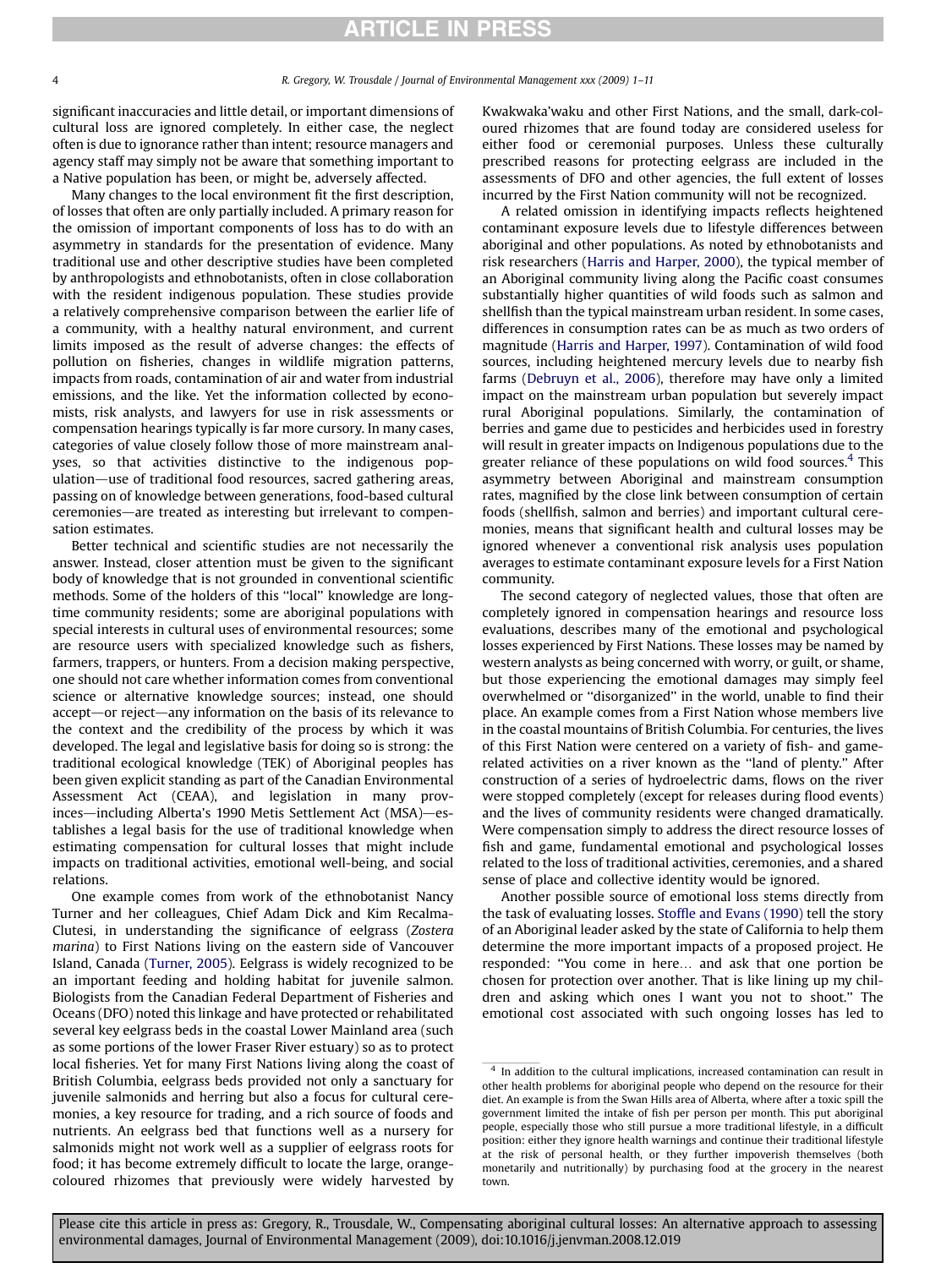adoption of the term ''cultural triage,'' a concept borrowed from the rationing of life-saving medical resources: designating some resources as less special, and thereby placing them at greater risk, can be felt as a violation of the sacredness of the land and of responsibilities toward nature. To the extent that hindsight might show that at least some losses could have been prevented or reduced, then members of the Native community may experience feelings of guilt or shame associated with abnegating stewardship responsibilities.

Finally, and for all types of losses, an important source of neglect when identifying impacts is tied to how information about cultural losses is collected and analyzed. Emphasis typically is given to quantitative information, drawn from census records or models or maps; more qualitative methods for collecting information, such as the use of narrative discourse and stories, often are ignored. Interviews and historical documents might be used, but often they are neither comprehensive nor in-depth. In the case of interviews, typically little time is spent to build trust, few individuals are involved, and limited opportunities are provided for direction from the Native population. Because access to key knowledge holders can be difficult—a legacy of long-term problems of mistrust, the relatively low numbers of surviving Elders, and language differences—important information relating to cultural losses is not obtained and extra initiatives, such as hiring and training interviewers from local populations, often are not undertaken.

#### 3.4. Reliance on market-based measures

Standard practice estimates compensation for cultural losses in terms of a market-based measure of value. This typically requires converting traditional cultural practices, such as subsistence hunting or fishing activities, into a market-based equivalent ([Brown](#page-10-0) [and Burch, 1992](#page-10-0)). The conversion can be direct, such as substituting marketed foods such as beef or cans of tuna for the value of moose or fish that previously were obtained through traditional practices. Or it can be indirect, for example using survey techniques such as contingent valuation (CV) measures ([Mitchell and Carson, 1989\)](#page-10-0) to derive a market-based measure of value for the lost activity based on an individual's willingness to pay to avoid a loss or their willingness to accept monetary compensation in return for taking on the loss.

A charitable perspective on market-based methods is that they seek to find a way to integrate traditional cultural losses with approaches typically used to include negative environmental impacts and externalities. The difficulty is that this requires a double conversion and, for many Aboriginal people, a double affront. First, activities essential to the life of a community-hunting, feasting, collecting berries, managing forest biodiversity-are set aside and separated, conceptually, as if the community could continue to prosper more or less well so long as more or fewer of these activities took place. This creates a separation between the people and the environment and their culture that is loathsome to many Aboriginal populations ([Nadasdy, 1999](#page-10-0)). Second, these same activities then are converted from natural units-days of hunting, pounds of berries collected—into a market-based measure, to form the basis for a monetary compensation settlement. Yet this invalidates the significance of the activities to the affected Aboriginal community, and assumes a relation between the substance of the loss and a market-based dollar amount that is often sufficiently tenuous as to be meaningless [\(Ackerman & Heinzerling, 2002](#page-10-0)). In addition, the value of the lost hunting or fishing activity itself typically is assumed to be zero ([Brown and Burch, 1992\)](#page-10-0), which in turn implies an ignorance of the various components of this value—including sharing among community members, ties to longstanding cultural activities, and the transmission of knowledge across generations

Despite these criticisms, market substitution or ''alternative cost'' methods remain one of the most widely used dollar-based techniques for estimating compensation. In a well-known case from the 1980s, the prices paid farmers in Wisconsin for live cattle and chickens were used to set a value for losses of fish and game traditionally harvested by Chippewa Indians. A more recent example, from western Canada, involves compensation for a Metis community whose losses stem from 50 years of exposure to oil and gas exploration and production on their traditional lands. A report commissioned by the developer, using a ''market basket substitution'' method, based losses on the market price of substitute foods available in area stores, in this case using ''sliced ham, enriched white bread, and frozen French fries'' as substitutes for the lost traditional activities. The economic value of traditional knowledge, transmitted from generation to generation, was included through addition of the estimated cost of a one-week cultural camp, to be held each year.

A related problem is that market-based approaches focus on the value of a loss to an individual rather than to the community. Cultural losses, however, are not solely within the domain of the individual. Any attempt to establish cultural losses based on the elicitation of individual values such as a persons' willingness to pay, which is the hallmark of economic approaches, neglects the social process by which values typically are constructed: the value of culture is not measured solely in terms of individual welfare but in terms of the well-being of the society [\(Sagoff, 2004](#page-10-0)). Because the community is enduring, estimates of cultural losses based on individual values ignore important losses associated with continuity of the community and the needs of future generations.

Monetary compensation has a role as part of a compensation agreement with an Aboriginal community. In some instances, monetary compensation may be a preferred metric, at least for a portion of the losses that have been experienced. Monetary compensation also may help with the challenging task of communicating the significance of Aboriginal losses to a government or corporation, and thus help to stimulate mitigation activities designed to reduce the magnitude or severity of current and future losses. Our intention is to decouple the usual association between market-based approaches and monetary compensation: as described in more detail later, it is not necessary to put up with the inappropriate and offensive assumptions of market-based methods in order to realize the practical benefits of compensation expressed in monetary terms.

#### 3.5. Neglect of uncertainty

In many ways, the history of Native peoples' relationship to natural resources in North America is all about surviving in the face of ongoing uncertainty [\(Berkes, 1999](#page-10-0)).<sup>5</sup> In some cases, this has involved unexpected movements from a traditional land base to another site (often as a result of government intervention); in other cases, a resource base that for hundreds of years served as the foundation for a local community was suddenly taken away (e.g., the loss of access to anadromous salmon runs due to construction of an irrigation dam). At minimum, most native populations have experienced new limits placed on their movements and activities due to increased population levels, industrial development, and the incursion of forestry, mining, and other resource-extraction

<sup>5</sup> Researchers in adaptive environmental management, for example, have noted strong parallels between the traditional practices of First Nations and the prescriptions of modern adaptive management strategies.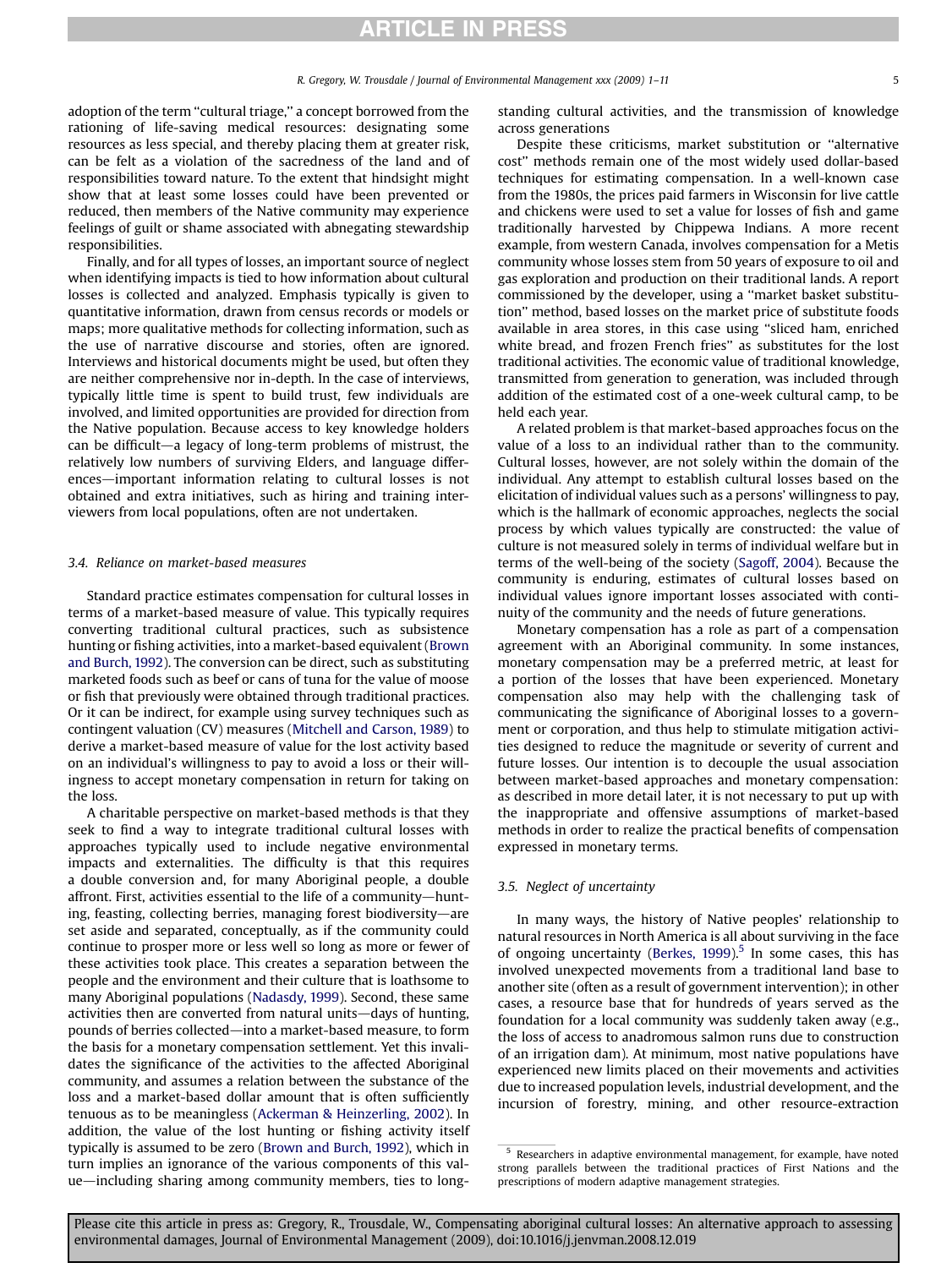activities into traditional lands. These changes have brought some benefits but they also have imposed significant costs on many First Nations' cultures and lifestyles. In addition to the environmental or social or economic disruption, uncertainty itself imposes an emotional and psychological cost in that adjustments need to be made on a recurring basis and, often, are accompanied by worry, stress, and anxiety [\(MacGregor, 1991\)](#page-10-0). In some cases, stress associated with not knowing the long-term seriousness of industryrelated health effects may be worse than the direct impacts of exposure.

The neglect of uncertainty in the development of compensation strategies is both surprising and unnecessary, because there are many ways in which uncertainty can and should be incorporated as part of compensation discussions. Example contexts include the estimation of how environmental activities in an area are expected to be altered, and in turn affect the health and well-being of a Native community, as the result of logging activity or climate change or oil and gas production on traditional lands. Uncertainty typically exists about the level and magnitude of future change, the ability of the community to adapt, what the changes might mean for the health and employment opportunities of people living in the area, and the responses of the natural environment. These changes all have direct and indirect effects: changes in employment opportunities may influence the desire of the local Aboriginal population to engage in traditional hunting, fishing, or gathering activities, and changes in local animal and plant species (e.g., fewer salmon returning to local streams) may in turn affect other species (e.g., bears or raptors who feed on these salmon).

These sources of uncertainty can and should be taken into account as part of discussions on compensation for cultural losses, for example through models that track the probabilities and distributions of likely outcomes associated with different policies. If, as in the usual case, the compensation estimate is only a single number, then useful information about the likely range of effects is missing and accuracy is sacrificed. The lack of attention to uncertainty also leads to a neglect of opportunities to create flexible compensation packages, ones that could provide more or less of different components over time depending on how the future unfolds. Without this focus, all sides-government, industry, the First Nations, and the environment-can end up living with compensation policies that are less robust, and ultimately more expensive and less effective, than they should be.

#### 3.6. Failure to incorporate losses over time

The concept of cultural loss inherently involves time, to the extent that culture implies an ongoing social community and loss implies the taking away of something considered to be of value. For Aboriginal communities, cultural losses typically result in historical, current, and future impacts. When industrial development is the source of a loss, such as an ongoing program of timber harvest or oil drilling and exploration, negative impacts can take place over a period of many decades and across a multitude of sites. Even in those cases where a single event is responsible for a loss, such as an oil spill or other accidental release, earlier losses may also have occurred and thus negative effects are spread over time; in the case of the Exxon Valdez oil spill, for example, some earlier spills took place and some losses are still being experienced by Native populations twenty years after the accident.

Some compensation efforts ignore the dimension of time completely, focusing on current losses and avoiding either retroactive or future implications. When time is identified as a concern, the usual approach is to employ a discount rate to express past or future losses in terms of the present. Discount rates for future losses function as a form of reverse interest; if the discount rate is 10 percent, for example, then the loss of something worth \$135 to people three years from now is considered to be equivalent to the loss of \$100 today. At minimum, the use of lower discount rates should be considered, as well as the use of different rates for different components of value. $6$  In addition, the conventional use of discount rates assumes both a willingness to quantify values and a particular conception of time—as a linear, forward-moving concept—that may not be shared by many Aboriginal communities. For a First Nation, the idea that the future is discounted as compared to the present may be abhorrent and a violation of fundamental conceptions of how the world works.

The experience of damage over time can change the nature of a loss and, in turn, change the nature of compensation that might best address it. For example, a one-time loss of the ability to fish in an area might be compensated by a monetary payment or by the ability to fish in a similar type of environment. However, if loss of the ability to fish is ongoing or permanent, then other considerations—related to the loss of cultural institutions, kinship obligations, and social ties-may well enter into the picture: for example, this is the concern now held by many Native populations in Alaska or the Yukon, who view the impacts of climate change on their lives not as an unusual phenomenon, experienced over one or two seasons, but as ongoing and (for all practical purposes) permanent. In such cases, $<sup>7</sup>$  one of the goals of compensation might</sup> be to provide solace and to reaffirm the legitimacy of the loss and the responsibility of society to address it, even though such redress cannot assess an exact value for the loss ([Gregory et al., 1996\)](#page-10-0). Although the courts recognize that some losses cannot be replaced, there still is a hope of being able to ''enable the injured person to obtain a substitute source of satisfaction or pleasure (where some 'amenity' has been lost), or alternatively to comfort the victim or provide him or her with solace for what has happened (as in the case of pain and suffering).'' [\(Cane and Atiyah, 2006](#page-10-0))

For First Nations, the dimension of time is highlighted by the cumulative effect of many cultural losses related to changes in the environment. For example, environmental impacts on human systems often are cumulative to the extent that a mix of activities-oil drilling, contamination of groundwater, interference with animal migration routes—result in a combined negative impact on a community larger than the simple sum of the individual components. Cumulative effects influence both social and environmental resilience, in that a person or plant species previously weakened as the result of one source of damage is then less likely to be able to recover if impacted by a second or subsequent source.

### 4. What's right about decision-focused compensation approaches?

A structured decision making (SDM) approach builds on the methods and insights of multi-attribute utility theory (or MAUT) and decision analysis [\(Keeney and Raiffa, 1993\)](#page-10-0) along with findings from behavioral decision research [\(Kahneman and Tversky, 2000\)](#page-10-0). The approach provides a way to assess compensation for environmental damages that takes account of multiple dimensions of value and that establishes endpoints that reflect the informed experience of the affected community. As further discussed in this section,

 $6$  The discount rates that often are used are based on financial transactions in the mainstream business sector; there would be appear to be little connection between these intertemporal tradeoffs and the use of environmental resources over time by First Nations.

<sup>7</sup> A non-environmental example would be personal injury cases where the courts have used the impossibility of coming up with a precise or accurate measure of loss as one reason for imposing a cap on compensation for pain and suffering, such as the ruling of the Supreme Court of Canada in Andrews, Grand & Toy (1978).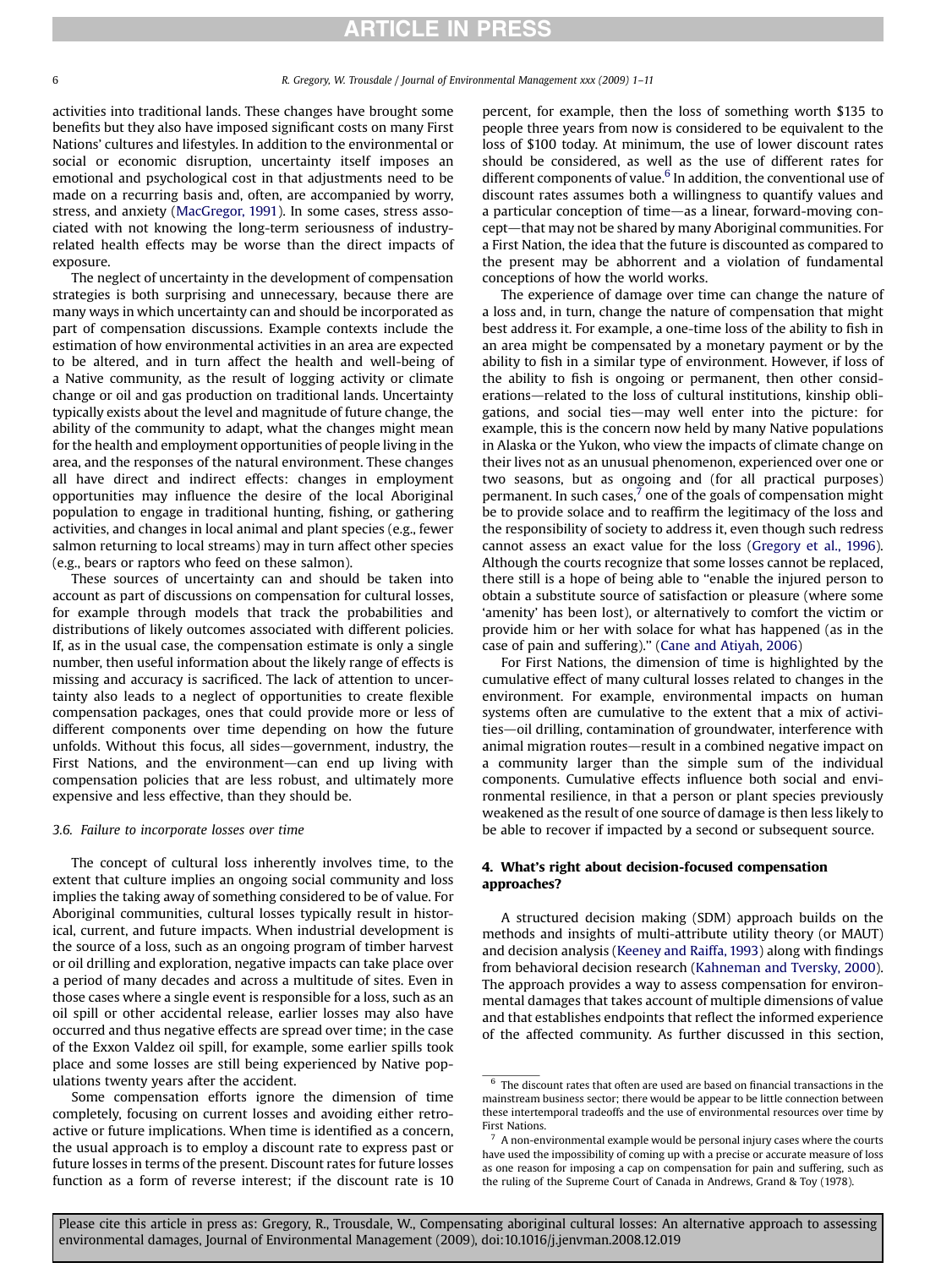application of an SDM approach to compensating aboriginal cultural losses thus is responsive both to formal standards [\(Gregory](#page-10-0) [et al., 2008\)](#page-10-0) and to the cultural knowledge and practices of First Nations.

A basic strength of an SDM approach is that it derives from common sense. As a series of process steps used to address complex problems—summarized in the acronym PrOACT [\(Hammond et al.,](#page-10-0) [1999\)](#page-10-0), which stands for defining the PRroblem, clarifying Objectives, identifying Alternatives, distinguishing Consequences, and addressing Tradeoffs-the approach seeks to improve the understanding of values and consequences as they relate to management options rather than (as with economic or benefit-cost analyses) to provide a summary ratio or number. Because of this underlying rationale, SDM approaches have been adopted by both Native communities (examples in this section come from four First Nation communities in Canada and the United States) and government resource managers ([Gregory and McDaniels, 2005\)](#page-10-0). In the remainder of this section, we use case-study examples to describe how SDM approaches are responsive to the criticisms of compensation practices raised in the previous section.

#### 4.1. Recognition of context

SDM approaches takes as their starting point development of a clear definition of the context for the compensation. Because cultural losses will vary across Aboriginal communities, this requires asking questions: What are the key issues? What concerns, and whose concerns, might be affected? What are the constraints on problem definition (e.g., does the current population contain individuals who experienced the loss in question)? What is the mandate of the current proceeding (e.g., what can and can't be covered via relevant legislation?). SDM approaches thus incorporate multiple stakeholders and multiple points of view. Because the approach incorporates multiple metrics ([Turner et al., 2008\)](#page-10-0), the attention of those providing information remains focused on the subject of cultural losses (what was experienced? when? by whom?) rather than requiring the conversion of effects into other, less appropriate metrics.

In a SDM process, the different dimensions of value associated with changes in the environment are defined by those who experience these effects in terms of specific attributes (or performance measures). Consider a reduction in hunting opportunities for a Native settlement as the result of industrial development. In contrast to a conventional analysis, which might assess the loss of hunting opportunities in terms of lost income or the number of days no longer spent in the activity, a SDM analysis might characterize the loss across several dimensions: reduced psychological well-being, lost contributions to cultural ceremonies, reductions in health, or the loss of cultural instruction provided to younger members of the community. Similarly, a gain in employment opportunities might be assessed in terms of the added income that is provided, the additional taxes (and services) available to the community, or the improved self-esteem of those with jobs. Such measures have both a specific dimension (or dimensions) and a direction, in that more of something can be either better or worse.

An example comes from the Swinomish Indian Tribal Community in Washington State, impacted by shellfish contamination due to a nearby oil and gas refinery ([Donatuto and Harper, 2008\)](#page-10-0). For the Swinomish, shellfish are a cultural keystone species—not solely a food resource, but also a prevalent ''cultural object'' relevant to all aspects of economic, cultural, spiritual, and social life. The primary government regulator, the U.S. Environmental Protection Agency, has defined harm to the Swinomish Tribe due to shellfish contamination in reference to added health risks (disease and mortality). Yet for the Swinomish (as for many other Native

communities), health is a much broader concept whereby human health, ecological health, and cultural health are all largely inseparable. Some of the most important tribal health factors related to shellfish include participation in spiritual ceremonies, degradation of dietary practices, opportunities for subsistence harvests, knowledge of the behavioral properties of key food species (e.g., their abundance or disappearance across seasons), intergenerational education opportunities, and a window to understanding of the metaphysical and physical attributes of the world. The context for understanding what shellfish contamination means to the Swinomish is far more broad than simply a measure of increased morbidity, and thus a multi-dimensional measure is required.

Additional evidence that context matters in assessments of compensation is provided by recent research on valuation and exchange. Slovic, for example, demonstrates the importance of context in the construction of preferences; for judgment tasks that are unfamiliar, people's responses will vary with the cues that are provided ([Slovic, 1995](#page-10-0)). Gregory and his colleagues emphasize context in the understanding of environmental policies, noting the importance of defining losses or gains in terms of what matters to participants ([Gregory et al., 1993](#page-10-0)). In related research, Brown compares losses due to natural and human causes ([Brown, 2005\)](#page-10-0). He concludes that "Losses due to ... human causes were considered much more serious than when the same losses were caused by natural events." The bottom line is that context-how and why a loss occurs-can directly affect the magnitude of a judged gain or loss and needs to be accounted for as part of compensation estimates ([Knetsch, 1983](#page-10-0)).

#### 4.2. New opportunities for participation

A value-focused methodology, such as SDM, offers new opportunities for participation from an Aboriginal community. In particular, the emphasis on careful definition and measurement of affected values means that considerations such as the effects of a resource change on spiritual or ceremonial practices are given the same attention as considerations such as jobs or revenue (which does not imply equal weights; more on this below). This ''leveling of the playing field'' typically is enshrined in principles to guide consultations: as discussed in detail elsewhere (see [Gregory et al.,](#page-10-0) [2008\)](#page-10-0), these might include principles such as the need to clearly state objectives (including emotional and trust concerns as well as environmental impacts), the recognition of knowledge diversity and quality, the balancing of multiple interests, and a commitment to ongoing collaborative learning.

As part of a study of alternative flows to a managed river in British Columbia, for example, one of nine dimensions of value is the Cultural and Spiritual Quality of the river, which includes the smell, sound, sight, and feel of the river as experienced by members of the St'at'imc First Nation ([Failing et al., in preparation\)](#page-10-0). This scale tracks changes associated with higher or lower water flows, in addition to other outcomes such as fish and wildlife abundance or riparian vegetation. To obtain information to better define this objective, input was collected from St'at'imc elders and from interviews with other St'at'imc resource users and community members; these members were self-selected based on community and kinship ties, ancestry (many were members of one family that was particularly hard-hit by development on the river), and knowledge of the resource base. The resulting four-component scale includes sound of the river, smell, movement of water, and interaction (of people and water). To ensure consistency and transparency in assessment, a protocol for collecting measurements was developed that includes who will be doing the observations, at what times of the year and where (in terms of reaches of the river), and how individual observations will be aggregated.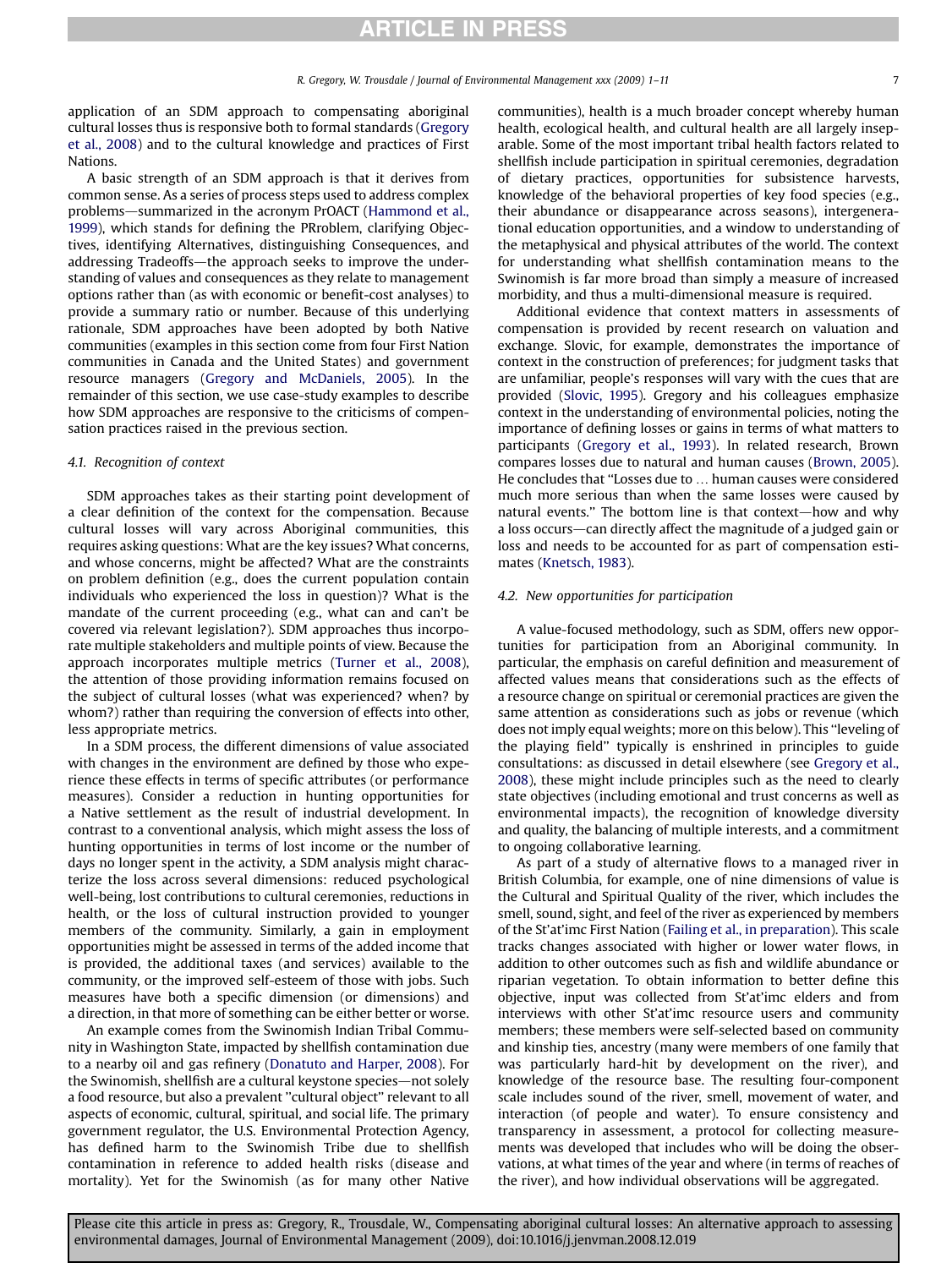### 4.3. Incorporate multiple sources of loss

Conventional analyses of cultural losses typically make a distinction between those damages that easily can be measured or counted (such as a reduction in numbers of animals trapped) and those that are more difficult to assess (such as how lost trapping opportunities affect community well-being). In many cases, a formal analysis includes only the former whereas more qualitative losses are consigned to a traditional use study and are not integrated into the evaluation. SDM techniques are particularly helpful in this respect because they describe losses in terms of different metrics, depending on what is considered most appropriate, and thus facilitate evaluations based on the comparison of impacts (both costs and benefits) on a First Nation with and without a facility (e.g., a pulp mill, an aquaculture facility). For example, benefits or costs in terms of changes in physical health or intergenerational education can be measured in appropriate units and then assessed against the benefits or costs that accrue from changes in jobs or sales of fish and game.

This ability of SDM to incorporate multiple types of impacts also enables the approach to assist with both retroactive and futureoriented problems. For example, SDM approaches have assisted in the incorporation of retroactive damages relating to pain and suffering and emotional losses. Although a vast literature and extensive case records (from personal injury court cases) address compensation for pain and suffering, little of the evidence or methods has been incorporated into Aboriginal loss claims. This is surprising, for two reasons. The first is that the types of losses experienced by many Aboriginal populations—being forced from their traditional lands, deprived of significant sources of wild food or discovering that these foods are tainted, and losing important social connections because fishing or hunting or gathering activities are stopped—are likely to result in emotional changes that may include feelings of shame, guilt, and disempowerment along with accompanying social changes. A full analysis of cultural losses therefore should include techniques that can help to address emotional losses, moving them from the realm of the invisible to the visible, as well as more tangible losses ([Turner, 2008](#page-10-0)). The second reason for surprise at the lack of attention is that the required methodologies are not new. Many of the key approaches have been widely known for nearly 20 years; Bovbjerg, Sloan and Blumstein ([Bovbjerg et al., 1989\)](#page-10-0), for example, review various methods for estimating pain and suffering damages and offer a system of standardized awards that takes account of factors such as the context for the injury, its severity, and the age and circumstances of the victim. $8$ 

### 4.4. Avoid reliance on market-based measures

Compensation estimates based on SDM approaches will typically incorporate input from three primary measures of loss: natural, proxy, and constructed ([Keeney and Gregory, 2005\)](#page-10-0). The first, natural measures, are in general use and have a common interpretation: just as the concern to ''maximize profits'' is naturally measured in dollars, the concern to ''minimize the loss of wildlife habitat'' might make use of the natural indicator ''acres of lost habitat.'' The second type, proxy attributes also are in general use and are well understood. An example is the use of a measure such as ''diseased trees per hectare'' as a proxy for the health of a forest community, or use of an indicator such as air emissions (measured in ppm) as a proxy for impacts of concern that are harder to measure (such as adverse visibility impacts due to air quality impairment). However, proxy measures are less informative than natural attributes because they only indirectly indicate the achievement of an objective.

The third type of measure, constructed metrics, is used when no suitable natural measures exist or when the relevance of a proxy measure is tenuous. An example is a scale to measure community support for forest management practices. Because no natural scale exists to measure support, an index (e.g., 1–5 or 1–10) is created, with each rating denoting a different level of support. Many such constructed scales are in widespread use in society: the GNP is a constructed measure, as is the Dow Jones stock average in the US or the Apgar score used to track the health of newborn children. When thoughtfully designed, constructed indices can greatly facilitate a manager's decisions by defining precisely the focus of attention and by permitting tradeoffs across different levels of the concern and other attributes (e.g., is it worth postponing harvest of an area for x years in order to increase support from level 2 to level 4?).

All three types of measures are made operational through the development of scales. Scales serve two major purposes: they provide a means for distinguishing among different levels of impact, and they provide a way to distinguish the endpoints of the range of anticipated impacts. In general, scoring methods used to select scales should be accurate, understandable, and at an appropriate level of discrimination. The development of scales also facilitates the examination of tradeoffs relevant to the choice of indicators; within the same context (e.g., loss of wetland habitat), for example, one indicator may be preferred in terms of its decision relevance but a second indicator may be preferred in terms of the quality of supporting data.

An example application to aboriginal cultural losses comes from a project conducted in northern Alberta to help assess impacts of oil and gas production on several Metis settlements [\(McDaniels and](#page-10-0) [Trousdale, 2005](#page-10-0)). An important analytical challenge for this case was to find an effective way to incorporate traditional values, including traditional ecological knowledge (TEK), alongside the findings of scientific or academic communities. This was accomplished by introducing information about impacts based on the observations of Elders and resource users within the Native community. As a first step, maps were drawn to aid communication and to record the distribution of oil and gas activities over the past 25 years. Interviews with Elders and other local community residents then established the extent, timing, and level of impact on local subsistence hunting and fishing activities. These interviews clarified the type and importance of cultural activities and opportunities that had been lost as the result of ongoing degradation of the natural environment. Many testimonies are moving and eloquent: as one elder stated, ''A lot of food we ate was fish and all of the rivers were nice and clean. Today we get told: Don't eat the ducks anymore. We get told we have to watch out for the water. We used to be able to go anywhere on the Settlement and take a cup with you and drink water, anywhere. Now we don't trust it.''

Six dimensions of loss were identified by elders and council members: Employment values (e.g., jobs for settlement members, improved self-esteem), Community improvement values (e.g., land planning opportunities), Community revenues, Social values (e.g., heath and safety, privacy), Traditional values (protection of traditional sites, practicing traditional skills) and Bush environmental values (e.g., fish and water habitat, environmental services). Some of these values (such as employment) were easily measured in

 $8$  This is not to endorse schedules of damages for cultural losses suffered by First Nations, in part because the context in which the injury occurred is likely to matter. Instead, a standardized approach would usefully describe a benchmark, which then could be altered in light of specific circumstances and history; given the current general neglect of emotional damages, even an imperfect process could be beneficial to the extent that it helped to bring attention to the emotional components of Aboriginal cultural losses.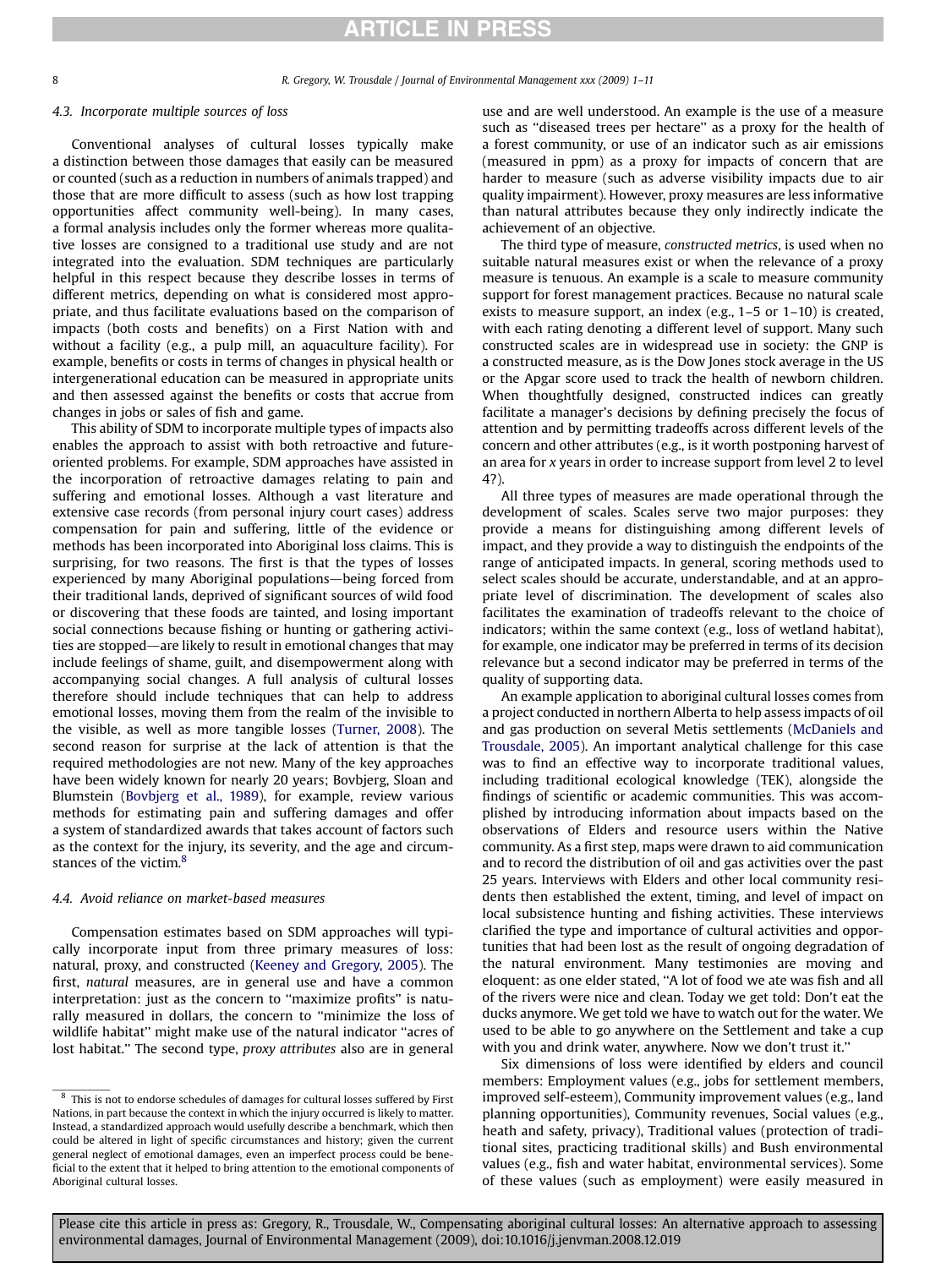quantitative terms, using dollars or other numbers. Other dimensions of cultural loss were introduced using constructed scales. For example, impacts on cultural values associated with access to open ''bush'' country were included by constructing the following threepoint scale, which shows impacts (ranging from high to low) associated with various development activities.

| High                | intensive, long-term alteration of natural conditions and human use              |
|---------------------|----------------------------------------------------------------------------------|
| impacts             | due to oil and gas wells or cutlines                                             |
| Moderate<br>impacts | Sporadic alteration of landscape and aesthetics from wells, pipelines            |
| Low impacts         | Minimal alteration of landscape from temporary motor vehicle<br>access, cutlines |

This constructed scale, along with several others that covered traditional values such as learning of traditional skills and protection of traditional sacred sites, was developed by convening a small group evaluation workshop ([McDaniels and Trousdale, 2005](#page-10-0)). The consultants met with community leaders and asked for help in identifying settlement members whose views would be representative of community interests. The different components of loss were then ranked and weighted, in terms of their overall contribution to the cultural losses experienced by the Metis community.

The ability to evaluate changes in one component of value relative to another means that it is possible to translate across the different components and to estimate a dollar-equivalent value for at least some of the non-monetary components of loss. Particularly in cases where legal or legislative requirements favor the adoption of dollar measures, and with the understanding and cooperation of members of the Native community, the conversion of cultural losses to a monetary measure of value can be useful in terms of setting a minimum standard for the compensation of at least a portion of experienced losses.

In this respect the approach used in Alberta is similar to damage schedules, which are widely accepted by the courts as an approach for developing scaled rankings of the relative importance of various personal and environmental harms [\(Chuenpagdee et al., 2001](#page-10-0)). In a typical case, people are asked to make a series of pair-wise comparisons in which each combination of a set of possible outcomes $9$  is compared, with the person asked to choose the most important of the pair. The elements of the damage schedule-for example, impacts related to different levels of contamination or loss of critical habitat—are based on judgments of the relative importance of the different losses, so that monetary values do not need to be assigned directly to each loss. Although estimates of value derived from damage schedules should be viewed as interim valuation tools, the approach can encourage consistency across contexts in judgments of loss while providing an enforceable payment mechanism ([Rutherford et al., 1998](#page-10-0)). And it has been reviewed extensively by the courts, particularly as the basis for personal injury losses and for workers compensation claims regarding permanent workplace injuries ([Bovbjerg et al., 1989\)](#page-10-0). For these reasons, damage schedules have been used to estimate environmental losses; Florida and several other U.S. states, for example, have developed pollution discharge natural resource damage assessment compensation schedules.

#### 4.5. Address uncertainty in facts and values

The use of an SDM process for estimating compensation helps to address three important sources of uncertainty. The first is uncertainty about values, because the members of an Aboriginal community who are suffering a loss are likely to find it difficult to think clearly about-let alone communicate with an outsider about—the different dimensions of the loss or its extent and scope. A SDM process establishes a basis for encouraging dialogue about what matters (what has been lost, why it matters, what it means to daily life), brings to the table a variety of techniques for helping to structure values, and recognizes that assistance is likely to be needed to obtain clear and informed and stable expressions of value. It also recognizes that individuals may need some help in clarifying their thinking and reasoning about the relative importance of various impacts, thus gaining an opportunity to self-reflect and also to learn from each other

An example, from a multi-interest water use plan consultation in B.C., involved the local First Nation in helping to consider new water flows for a major hydroelectric facility. Scientists from the federal and provincial governments initially developed a value tree showing ''fish'' and ''wildlife'' as separate objectives. First Nations participants were instrumental in linking fish and wildlife into a more fundamental ''ecological health'' objective ([Failing et al.,](#page-10-0) [2007\)](#page-10-0). They also linked ecological health and heritage protection into a broader fundamental objective of ''First Nations Culture.'' This helped to integrate concerns about the spiritual and cultural significance of the natural environment and also formalized the recognition of these linkages, providing a forum for openly discussing less tangible values in a decision-relevant way. As an immediate consequence of the values structuring exercise, all subsequent technical meetings at the subcommittee level were joint meetings of fish and wildlife experts, which significantly increased the profile given to wildlife and vegetation issues relative to fish issues and, in turn, influenced the allocation of research funds by broadening the perception of ''what mattered'' in terms of possible fish and wildlife impacts.

The second source is uncertainty about facts, including a defensible reconstruction of what conditions were like in the past as compared to what is taking place in the present or what might happen looking ahead into the future. Often there is resistance, from both scientists and Native knowledge holders, to using formal tools for clarifying uncertainty; the worry is that SDM methods may prove overly analytical or impractical, particularly in the context of participatory and cross-cultural environmental deliberations. However, we have found that this resistance largely dissipates once the elicitation process is understood. In one project, we elicited judgments from aboriginal knowledge holders about the conditions and relationships related to the health of white sturgeon ([Failing et al., 2007\)](#page-10-0). When knowledge holders offered that, in the past, they had often seen many sturgeon at a particular place, we asked respondents to clarify their qualitative statements by using quantitative ranges (for example, a respondent might clarify the statement ''we often saw many fish there'' by adding ''between 50 and 100 fish, observed in about 6 years out of 10''). To address uncertainty, we asked questions about the source of the reported information, the respondent's degree of belief in the knowledge, and the existence of corroborative observations (did other people observe this?). Knowledge holders were willing to provide this additional level of detail concerning their responses once we explained that we would ask the same questions of scientific experts, and after they understood that the purpose was to improve communication and understanding among all the participants in the decision process.

Formal techniques provide a valuable tool for understanding factual uncertainty that links well both to traditional means for sharing experiences in Indigenous communities and to more technical methods for incorporating uncertainty as part of scientific debates [\(Gregory & Failing, 2002](#page-10-0)). One way to include

 $\frac{9}{9}$  The descriptions of outcomes can be either qualitative or quantitative, comparing events (e.g., an oil spill of specified context and magnitude as compared to the loss of fisheries habitat due to poor logging practices) or outcomes (e.g., the death of 20 ducks as compared to 50 riverine birds).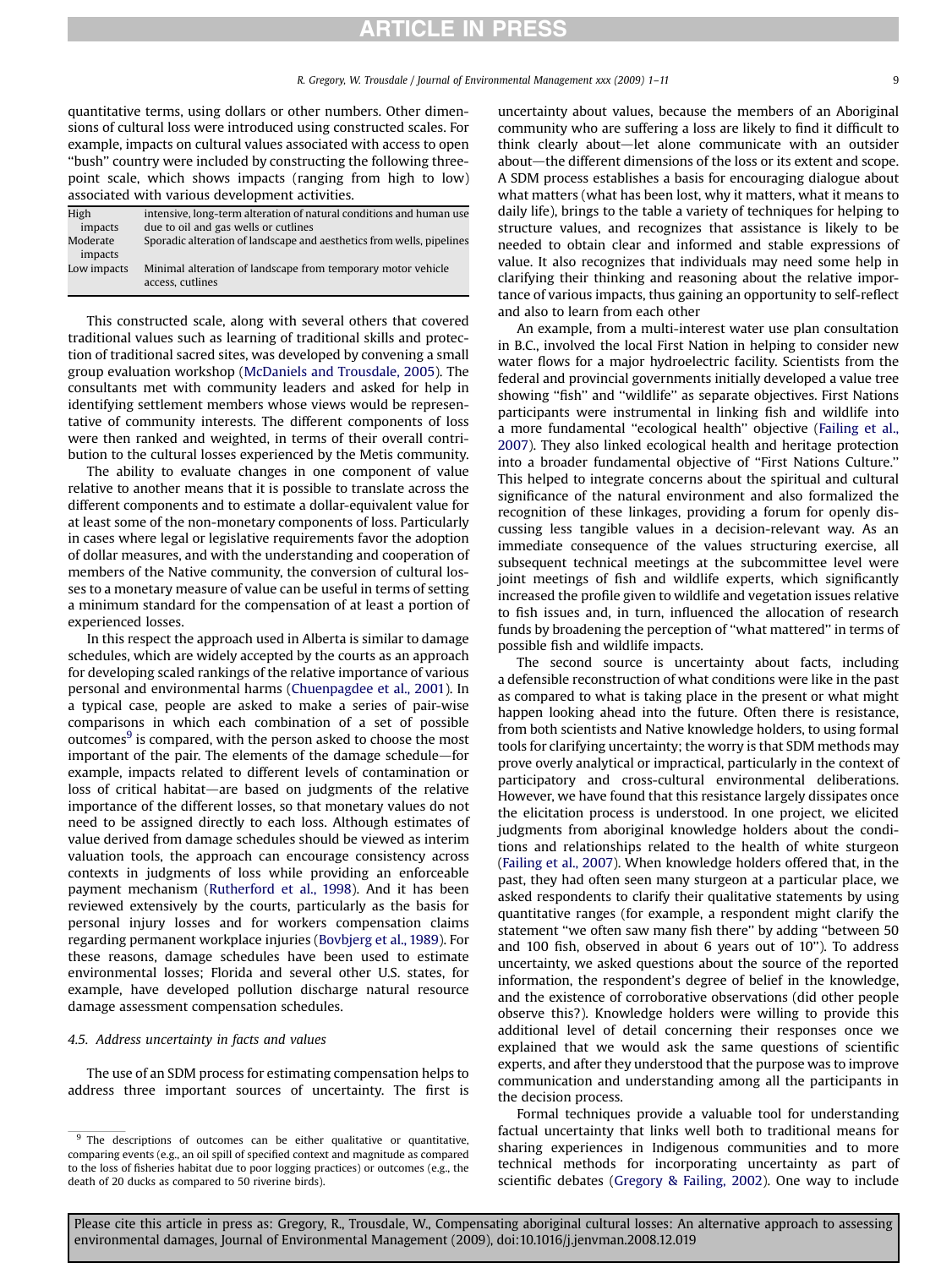uncertainty about facts is in the analysis of the anticipated future base-line environmental conditions and the likely consequences of management actions. It is standard practice in risk assessments, for example, to include uncertainty in impacts on animal and plant populations and the associated human uses of environmental services (days of fishing or hunting, availability of catch or game) through the use of impact ranges or through the inclusion of probability distributions or frequencies ([Cullen and](#page-10-0) [Small, 2004](#page-10-0)). When information is controversial or estimates are contested, techniques such as expert judgment elicitation can be used to identify key areas of uncertainty and to clarify areas of agreement and disagreement among experts [\(Keeney and von](#page-10-0) [Winterfeldt, 1991\)](#page-10-0).

The third source of uncertainty stems from a general lack of precedent in the courts for addressing issues of cultural loss and compensation in a full and rigourous manner. Despite recent court cases (as noted in the introduction) that point the way to a more complete recognition of the extent of First Nation losses, analytical approaches that measure up to the spirit of the law have been slow to emerge. Multi-attribute based methods, such as SDM or decision analysis, that have solid standing in academic and resource management communities, remain largely untested in terms of legal precedent. It is also true that standards for the introduction of evidence concerning compensation, relating either to dimensions of loss or to highly uncertain facts, are still being worked out. This suggests that judges may be quite unfamiliar with what constitutes a rigorous method for estimating compensable losses and the associated evidentiary requirements, and in turn implies that key issues such as the scope of compensation, requirements for the conduct of interviews, or anxiety related to uncertain health effects (e.g., associated with possible groundwater contamination), may receive inconsistent treatment.

#### 4.6. Recognize impacts over time

In a conventional analysis of compensation payments, attention typically is placed on ways to lessen the future burden of an activity on a First Nation community. This has the result that past damages, from the time that the activities in question began to the present, are often not included in damage settlements. Losses occurring in future years typically are discounted using a positive factor-similar to a negative interest rate—so that their time stream can be expressed in terms equivalent to present losses.

Both ways of handling time work to the detriment of First Nations and decrease compensation. By minimizing past losses, the legacy of inappropriate compensation for decades of impact is maintained. By discounting future losses, the ongoing nature of damages is minimized and an explicit reduction in future values is imposed on a First Nations culture that may well find it abhorrent to place a lower value on the health and well-being of the future environment or of future generations. This not only has the unfortunate consequence of depriving the First Nation community of justified compensation, it also diminishes crucially important aspects of context that serve to shape both community values and future development options. Although discounting future losses sometimes is necessary, for example so that a compensation request can conform to existing legislation, the significance of the choice of a discounting procedure argues for full disclosure: to openly display the impact of different discount rates on a settlement request, and to recognize that there exists a sound basis for discounting different impacts at different rates, including the possibility that the appropriate discount rate for some types of impacts might be as low as zero [\(Chapman, 1996](#page-10-0)).

Decision aiding methods are able to take account of losses over time explicitly by directly including associated consequences. An example is the inclusion of a measure of social disruption or disorganization, to try to account for the changes in customs and lifestyle experienced by a Native group as a result of the loss of their traditional resource foundation. In the case of many coastal First Nations, for example, reductions in, or the contamination of, fisheries resources have meant that a people whose lives have for centuries been tied to the water now need to redefine both their livelihood and their cultural base [\(Trousdale, 2008](#page-10-0)). One B.C. Chief, when comparing his culture to that of the mainstream community, said ''If you are white, then you want to leave your children lots of money. For us, we want to leave our children a clean ocean; the water is our legacy. And we're not able to do that, because of the pollution from the fish farms. How do you think that makes us feel?'' (pers. comm.). Using a SDM approach, this fundamental sense of disruption and powerlessness can (at least in part) be expressed through the direct inclusion of a constructed ''community disruption'' scale, which in turn can be used to evaluate different compensation or mitigation packages.

Cumulative environmental impacts, which need to be considered as part of the CEAA, also are handled differently as part of a SDM approach to compensation. For the people living in a Native community, development activities often have occurred over an extended period of time (30–50 years) and over a significant portion of their lands. Although development will have been more intensive in a few locations, adverse impacts often transcend the boundaries of directly affected lands. This conjunction of events over time and space means that the associated activities-building roads, establishing cutlines, drilling wells, production and the associated traffic, noise, and occasional spills—may have created adverse effects over a substantial portion of a Native settlement or territory. Only by including a measure of the cumulative cultural effect of these losses over the relevant geographic area is there an opportunity to account for their full impact on a First Nation community.

#### 5. Concluding discussion

Issues that arise as part of compensating Aboriginal populations for losses incurred as the result of damages to their resource base are among the most fundamental facing industrialized societies. They reach to the heart of how we define ourselves, as representatives of one culture in relation to another. Compensation helps to affix meaning to this relationship, in a way that is tangible because it involves the possibility of transfers between people of physical things that matter-money, land, access to natural resourceswhich, in turn, have the potential to address, at least in part, emotional and physical and psychological qualities that also matter: well-being, guilt, regret, shame, and self-identity.

This paper promotes the use of structured decision making approaches as a guide to addressing cultural losses in Aboriginal communities that stem from changes in the natural environment. It sets out as a standard for compensation the recognition that those who have experienced losses are the only true experts about what might address, in whole or in part, their sense of loss. Thus the goal of compensation is neither silence nor appeasement; instead, it is to help make visible the source of losses and their extent, and then to explore the adequacy of different approaches that might address them. In our view, neither ''good'' science nor ''good'' law holds the answers to fully address issues of Aboriginal compensation, because what is needed at this point is a transparent and defensible process for making better compensation decisions.

To base compensation for First Nation communities on shared decisions and a shared dialogue represents a substantial shift from the current reliance on either economic or legal frameworks. Yet a decision-focused compensation process also will be imperfect: